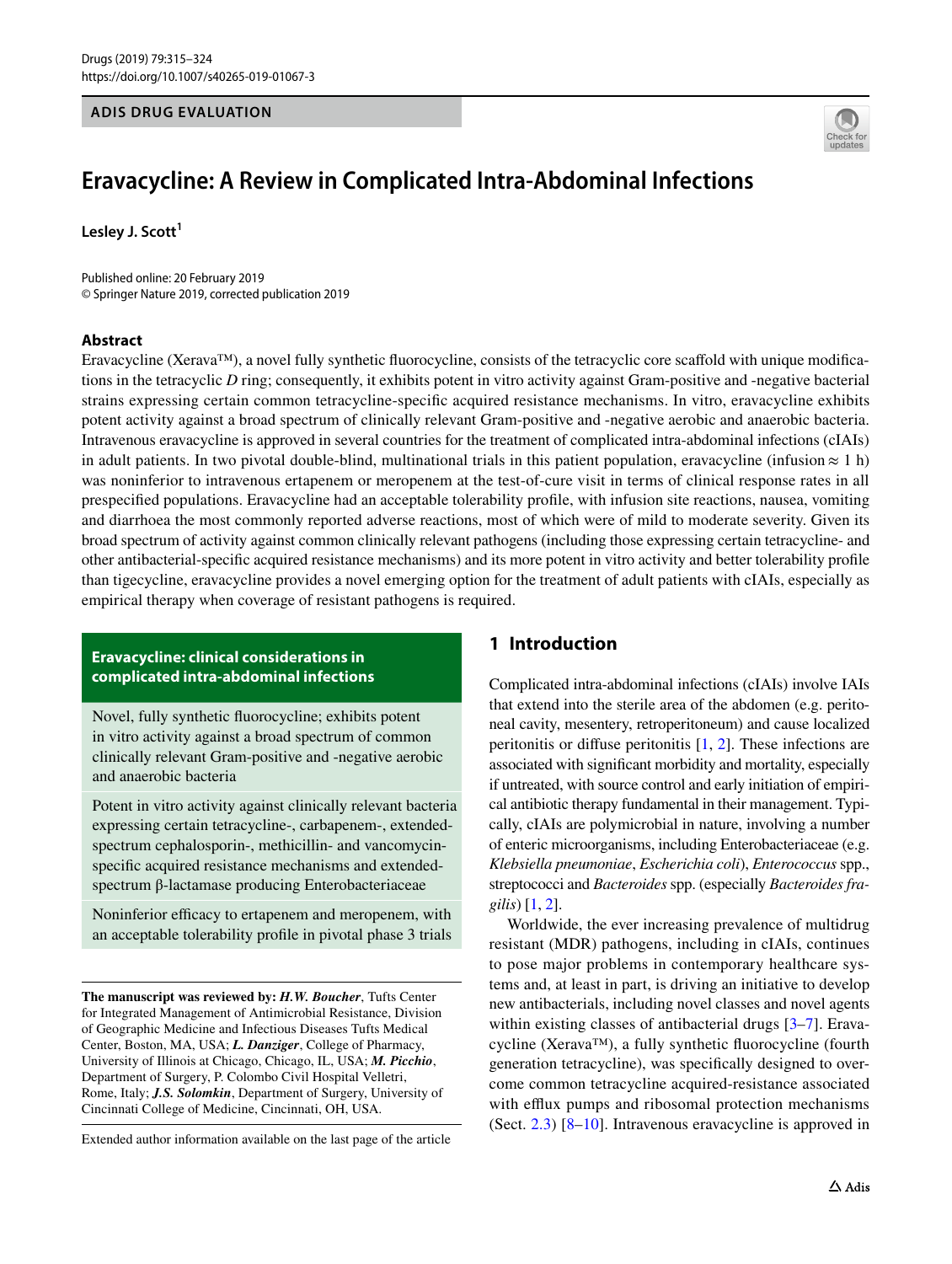several countries, including in the EU and USA [\[11](#page-8-6)], for the treatment of adult patients with cIAIs. This article reviews the clinical use of eravacycline in this indication, and summarizes its pharmacological properties and in vitro activity.

#### <span id="page-1-0"></span>**2 Antibacterial Activity of Eravacycline**

Eravacycline consists of the tetracyclic core scaffold, with two unique modifications in the tetracyclic *D* ring at position C7 (addition of fluorine atom) and C9 (addition of pyrrolidinoacetamo group) [\[12\]](#page-8-7). As a consequence of these substitutions at C7 and C9, which are not present in any naturally occurring or semisynthetic tetracyclines, eravacycline exhibits in vitro activity against Gram-positive and -negative bacterial strains expressing certain tetracycline-specific acquired resistance mechanisms (Sect. [2.3\)](#page-2-0) [\[11,](#page-8-6) [13,](#page-8-8) [14\]](#page-8-9).

Like other tetracyclines, eravacycline exerts its antibacterial action by reversibly binding to the bacterial ribosomal 30S subunit, thereby preventing the incorporation of amino acid residues into elongating peptide chains and leading to disruption of bacterial protein synthesis [[12](#page-8-7)]. In vitro, eravacycline had a tenfold higher affinity for ribosomal binding and inhibited protein translation at fourfold lower drug concentrations than tetracycline [[10\]](#page-8-5). Tetracyclines, including eravacycline, typically exhibit bacteriostatic activity; however, eravacycline also exhibits bactericidal activity against certain strains of *Acinetobacter baumannii*, *E. coli* and *K. pneumoniae* in vitro [[11,](#page-8-6) [12\]](#page-8-7).

#### <span id="page-1-1"></span>**2.1 In Vitro Activity**

This section focuses on the in vitro antibacterial activity of eravacycline against clinical isolates of Gram-positive and -negative aerobic and anaerobic microorganisms associated with cIAIs against which eravacycline has demonstrated efficacy in clinical trials. In the US prescribing information [\[11](#page-8-6)] and/or EU summary of product characteristics [[13](#page-8-8)], specified aerobic pathogens are *Citrobacter freundii* [[11\]](#page-8-6), *Enterobacter cloacae* [[11\]](#page-8-6), *E. coli* [\[11](#page-8-6), [13](#page-8-8)], *Enterococcus faecalis* [[11](#page-8-6), [13](#page-8-8)], *Enterococcus faecium* [[11,](#page-8-6) [13\]](#page-8-8), *Klebsiella oxytoca* [[11\]](#page-8-6), *K. pneumoniae* [[11](#page-8-6), [13](#page-8-8)], *Staphylococcus aureus* [[11,](#page-8-6) [13\]](#page-8-8), viridans *Streptococcus* spp. (includes the *S. anginosus*, *S. mitis* and *S. salivarius* groups) [[13\]](#page-8-8) and *Streptococcus anginosus* group (i.e. *S. anginosus*, *S. constellatus* and *S. intermedius* isolates) [[11\]](#page-8-6). Specified anaerobic pathogens are *Clostridium perfringens*, *Bacteroides caccae*, *B. fragilis*, *Bacteroides ovatus*, *Bacteroides thetaiotaomicron*,

*Bacteroides uniformis*, *Bacteroides vulgaris* and *Parabacteroides distasonis* [[11](#page-8-6)]. Emphasis is given to results from in vitro studies involving> 500 clinical isolates collected since 2012 [[15–](#page-8-10)[25\]](#page-9-0) (year not identified in some studies [[18](#page-8-11), [20](#page-8-12)]). In vitro data indicate that *Pseudomonas aeruginosa* isolates are not susceptible to eravacycline [\[11,](#page-8-6) [13\]](#page-8-8). EUCAST defined minimum inhibitory concentration (MIC) breakpoints for susceptibility of eravacycline against *E. coli*, *S. aureus*, *Enterococcus* spp. and viridans *Streptococcus* spp. are 0.5, 0.25, 0.125 and 0.125 μg/mL, respectively [[13\]](#page-8-8).

Eravacycline exhibited potent in vitro activity (based on the MIC required to inhibit the growth of 90% of isolates;  $MIC<sub>90</sub>$ ) against a broad spectrum of Gram-positive pathogens, including *E. faecalis* (vancomycin sensitive and resistant strains), *E. faecium* (vancomycin sensitive and resistant strains), *S. aureus* [both methicillin-susceptible (MSSA) and methicillin-resistant (MRSA)] and *S. anginosus* group isolates (Table [1\)](#page-2-1) [[15,](#page-8-10) [16,](#page-8-13) [18](#page-8-11), [20](#page-8-12), [21,](#page-8-14) [24,](#page-9-1) [25](#page-9-0)]. Eravacycline also demonstrated potent in vitro activity against common aerobic and anaerobic Gramnegative pathogens (Table [2](#page-3-0)) [[15](#page-8-10)–[20](#page-8-12), [22,](#page-8-15) [23](#page-8-16), [25\]](#page-9-0), including carbapenem-resistant (CR), MDR and extended-spectrum (i.e. 3rd and 4th generation) cephalosporin-resistant Enterobacteriaceae (Table [2](#page-3-0)), and extended-spectrum β-lactamase (ESBL) producing Enterobacteriaceae (Table [2](#page-3-0)) [[15–](#page-8-10)[20,](#page-8-12) [22](#page-8-15), [23](#page-8-16), [25](#page-9-0)]. Relative to tigecycline, eravacycline  $MIC<sub>90</sub>$  values were typically two- to fourfold lower against common aerobic Gram-positive (Table [1\)](#page-2-1) and -negative (Table [2\)](#page-3-0) pathogens.

*A. baumannii* is a Gram-negative opportunistic pathogen that is becoming an increasingly important pathogen associated with nosocomial infections. Against *A. baumannii* clinical isolates collected globally (in 2013–2015 [[23\]](#page-8-16)) and in Canada (CANWARD surveillance study; 2014–2015 [[16](#page-8-13)]), Europe (2015 [[22](#page-8-15)]; 2016 [[19,](#page-8-17) [26](#page-9-2)]), Europe and Singapore (2005–2015 [[27\]](#page-9-3)), UK (2011 [[28\]](#page-9-4)), the USA (2013–2016 [[25](#page-9-0)]; 2013–2014 [[17](#page-8-18)]; year not reported  $[18]$  $[18]$ ) or not specified  $[29]$  $[29]$ , eravacycline exhibited very good in vitro activity, including against CR [\[19,](#page-8-17) [23,](#page-8-16) [27](#page-9-3), [28](#page-9-4)] and MDR [\[23,](#page-8-16) [26\]](#page-9-2) *A. baumannii* isolates. For example, in the largest study, the  $MIC<sub>90</sub>$  value for eravacycline against 1097 *A. baumannii* isolates (MIC<sub>90</sub> 2 μg/mL) was twofold lower than that of tigecycline ( $MIC<sub>90</sub>$  4  $\mu$ g/ mL), with no change in these respective  $MIC<sub>90</sub>$  values against CR (*n* = 707) and MDR (*n* = 808) *A. baumannii* isolates [\[23\]](#page-8-16).

In vitro studies have not demonstrated antagonism between eravacycline and other commonly used antibacterial drugs for specifed pathogens against which eravacycline has shown efficacy in clinical trials  $[11]$  $[11]$ .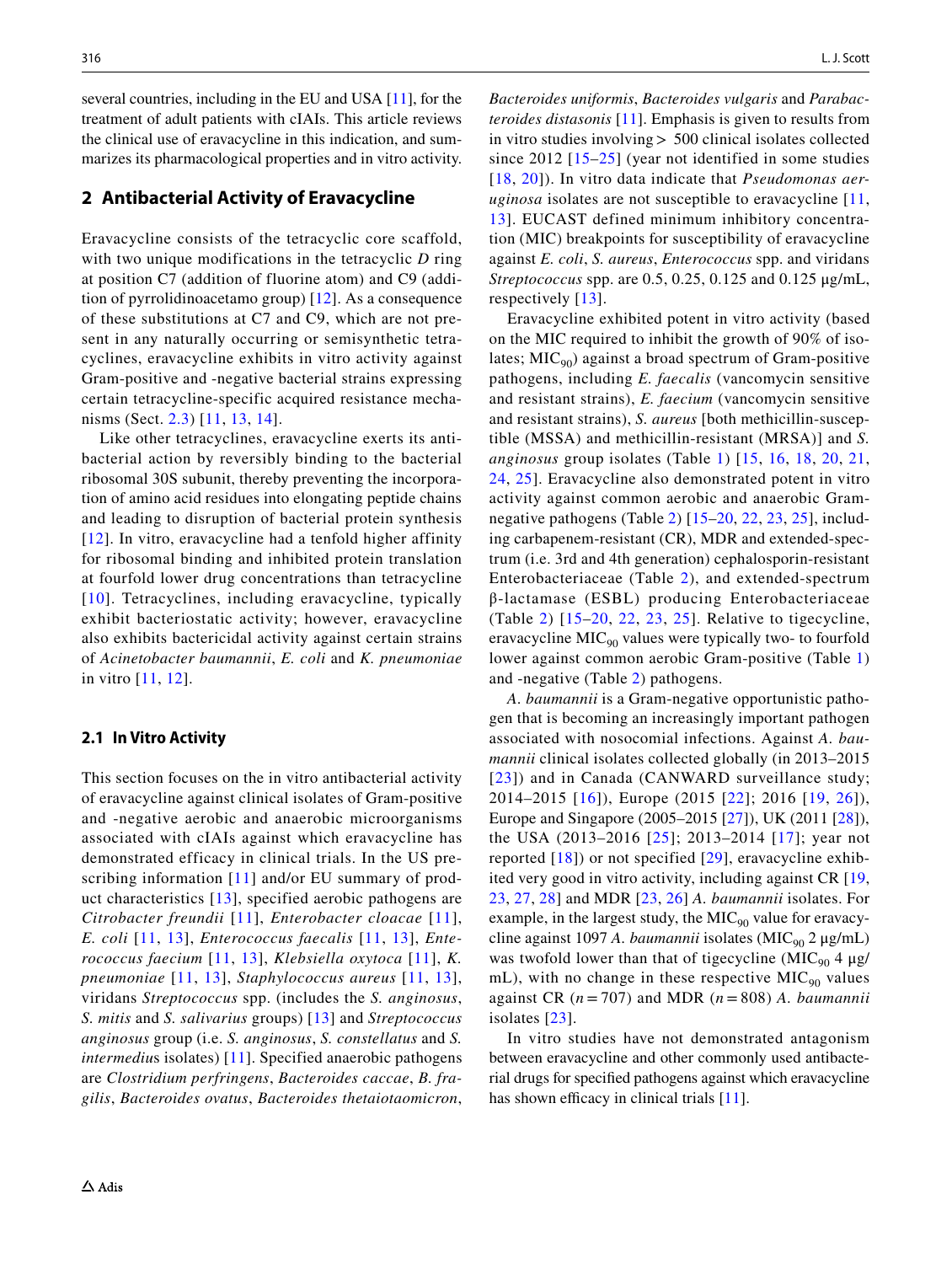<span id="page-2-1"></span>

| Pathogen                          | Total no. of<br>isolates | MIC <sub>90</sub> (µg/mL; range across studies) [% susceptible; CLSI or FDA/EUCAST] |                         |               |                       |
|-----------------------------------|--------------------------|-------------------------------------------------------------------------------------|-------------------------|---------------|-----------------------|
|                                   |                          | ERV [NA]                                                                            | <b>TGC</b>              | TZP           | <b>VAN</b>            |
| <b>Aerobes</b>                    |                          |                                                                                     |                         |               |                       |
| <i>Enterococcus</i> spp. [20]     | 406                      | 0.06                                                                                | $1$ [NR]                |               |                       |
| <i>E. faecalis</i> $[16, 24, 25]$ | 1605                     | $0.06 - 0.12$                                                                       | $0.25$ [98.1–99.5/NR]   | $4$ [NA/NR]   | $2$ [NR]              |
| E. faecalis (VR) $[18, 24]$       | 108                      | 0.12                                                                                | $0.25$ [NR]             |               | $>$ 32 to $>$ 64 [NR] |
| E. faecalis $(VS)$ [18]           | 121                      | 0.12                                                                                | 0.25[98.1/NR]           |               | 2 [92.5/NR]           |
| E. faecium $[16, 24, 25]$         | 1149                     | 0.06                                                                                | $0.12 - 0.25$ [93.2/NR] | $>32$ [NA/NR] | $>32$ [26.8/NR]       |
| <i>E. faecium</i> (VR) $[18, 24]$ | 379                      | 0.06                                                                                | $0.12 - 0.25$ [NR]      |               | $>$ 32 to $>$ 64 [NR] |
| E. faecium $(VS)$ [18]            | 84                       | 0.12                                                                                | $0.12$ [NR]             |               | $1$ [NR]              |
| Staphylococcus aureus [20, 24]    | 2024                     | 0.12                                                                                | $0.25$ [NR]             |               | $1$ [NR]              |
| MRSA [16, 18, 20, 21, 24, 25]     | 2247                     | $0.06 - 0.12$                                                                       | $0.25-1$ [97.7-98.4/NR] | 128 [NA]      | 1 [100/NR]            |
| MSSA [16, 18, 21, 25]             | 2006                     | $0.06 - 0.25$                                                                       | $0.25$ [99.6-99.9/NR]   | $\leq 1$ [NA] | 1 [100/NR]            |
| Streptococcus anginosus [18]      | 47                       | 0.03                                                                                | $0.06$ [NR]             |               | $1$ [NR]              |
| Streptococcus intermedius [18]    | 31                       | 0.06                                                                                | $0.12$ [NR]             |               | $0.5$ [NR]            |
| Streptococcus mitis [18]          | 62                       | 0.12                                                                                | $0.12$ [NR]             |               | $0.5$ [NR]            |
| <b>Anaerobes</b>                  |                          |                                                                                     |                         |               |                       |
| Clostridium perfringens [15]      | 15                       |                                                                                     | 2 [100/NA]              | 1 [100/100]   | 32 [NA/80]            |

Pathogens against which eravacycline has demonstrated efficacy in clinical trials  $[11, 13]$  $[11, 13]$  $[11, 13]$ . Studies involving > 500 clinical isolates collected in Canada (2014–2015 [[16](#page-8-13)]), EU (2015 [[21](#page-8-14)]), USA (2012–2015 [\[15\]](#page-8-10); 2013–2016 [\[25\]](#page-9-0); year(s) not stated [\[18\]](#page-8-11)) or globally (2013–2015 [[24](#page-9-1)]; year(s) not stated [[20](#page-8-12)]); not all studies evaluated all drugs or reported susceptibility. Abstract presentations [\[20,](#page-8-12) [21](#page-8-14), [24](#page-9-1), [25\]](#page-9-0)

*CLSI* Clinical and Laboratory Standards Institute, *ERV* eravacycline, *EUCAST* European Committee on Antimicrobial Susceptibility Testing, *MIC90* minimum inhibitory concentration required to inhibit 90% of isolates, *MRSA* methicillin-resistant *S. aureus*, *MSSA* methicillin-sensitive *S. aureus*, *NA* not applicable/no breakpoint, *NR* not reported, *TGC* tigecycline, *TZP* piperacillin/tazobactam, *VAN* vancomycin, *VR* VAN-resistant, *VS* VAN-sensitive

#### **2.2 In Vivo Activity**

The in vitro activity of eravacycline is supported by evidence of its efficacy in animal models of Gram-positive and -negative infections (reviewed by Zhanel et al. [[12\]](#page-8-7)), including models of MRSA [[30](#page-9-6)], tetracycline-resistant MRSA [\[31\]](#page-9-7) and Enterobacteriaceae [[30](#page-9-6)[–32](#page-9-8)] infections.

#### <span id="page-2-0"></span>**2.3 Resistance**

The two primary mechanisms known to confer acquired resistance to tetracyclines are the acquisition of genes encoding efflux pumps and the presence of ribosomal protection proteins (RPPs) (reviewed by Nguyen et al. [[14\]](#page-8-9)). To date, 28 different tetracycline resistance efflux pumps have been identifed, which are categorized into seven groups based mainly on sequence homology. The most common efflux pumps are encoded by *tetA* and *tetB* in Gram-negative bacteria and by *tetK* and *tetL* in Gram-positive bacteria. Typically, tetracycline-specific efflux pumps are most effective for conferring resistance to tetracycline (frst generation) and, to a lesser extent, second generation tetracyclines such as doxycycline and minocycline, whereas certain efflux pumps confer minimal or no resistance to later generation tetracyclines such as tigecycline and eravacycline (i.e. for eravacycline, *tetA*, *tetB* and *tetK* encoded efflux pumps [\[11,](#page-8-6) [13\]](#page-8-8)). To date, 12 distinct classes of RPPs have been identifed, with the most common encoded by *tetO* and *tetM*. RPPs act to weaken the interactions between tetracycline and its binding site on the ribosomal protein, thereby conferring resistance to frst- and second-generation tetracyclines, whilst having minimal or no efect on the in vitro antibacterial activity of third- or fourth-generation tetracyclines (i.e. for eravacycline, RPPs encoded by *tetM* and *tetQ* [\[11](#page-8-6), [13\]](#page-8-8)). The other key mechanisms associated with acquired tetracycline resistance are mutations within the 16S ribosomal RNA (rRNA; e.g. G1058C, A926T, G927T) and in genes encoding monooxygenases that consequently promote the degradation of tetracyclines (e.g. *tetX*, *tet34* and *tet37* genes [[12,](#page-8-7) [14\]](#page-8-9)), with these mechanisms much less prevalent than those for efflux pumps and RPPs. Innate resistance to tetracyclines may also occur due to diferences in bacterial cell membrane permeability and/or the presence of small molecule transporters [[14\]](#page-8-9). With the exception of gene mutations that alter drug degradation, which only occur in Gram-negative bacteria, all other common tetracycline acquired resistance mechanisms occur in both Gram-positive and -negative bacteria (reviewed by Zhanel et al. [[12\]](#page-8-7)).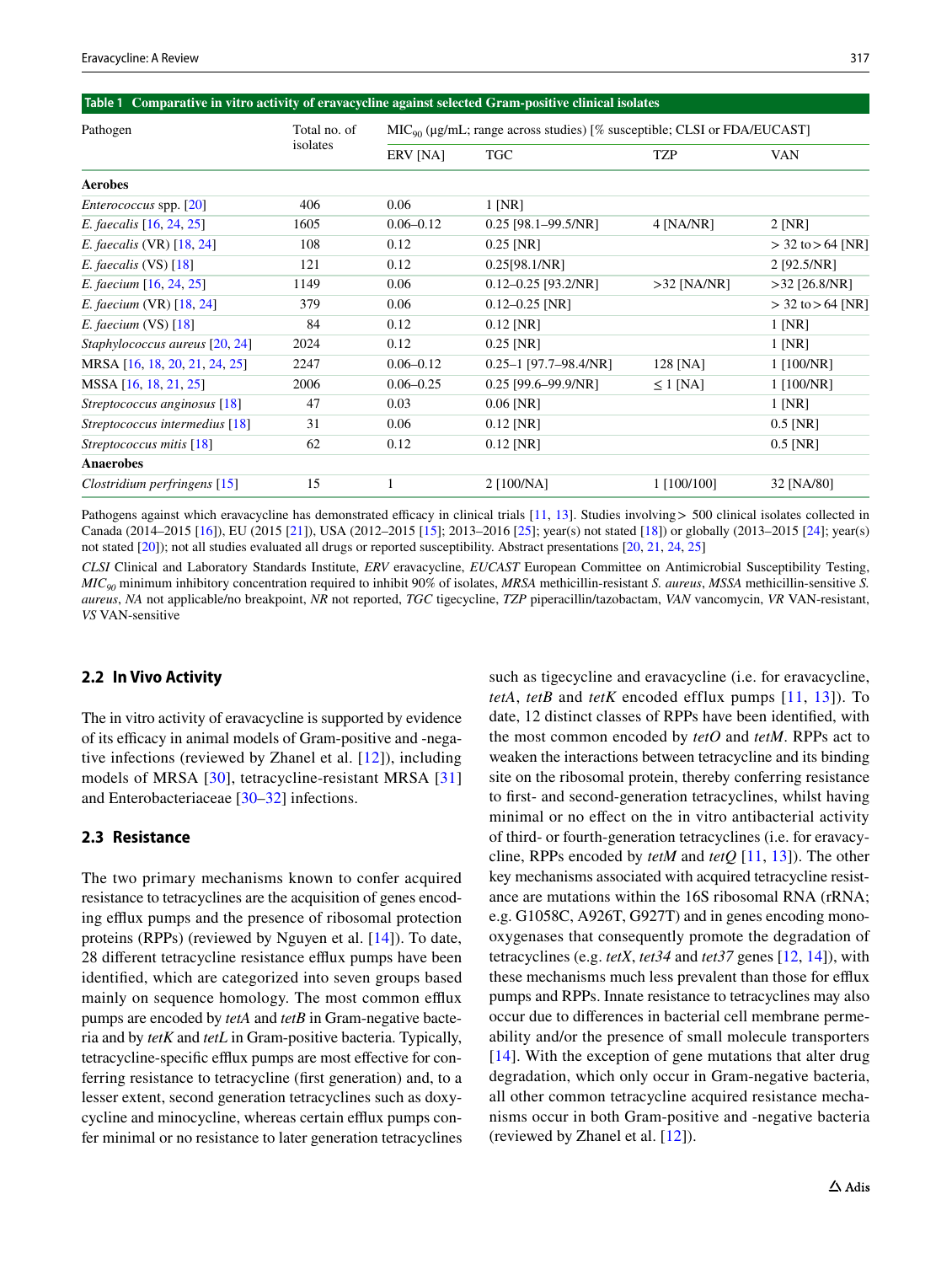<span id="page-3-0"></span>

| Table 2 Comparative in vitro activity of eravacycline against selected Gram-negative clinical isolates |                          |                                                                                |                         |                                        |                       |
|--------------------------------------------------------------------------------------------------------|--------------------------|--------------------------------------------------------------------------------|-------------------------|----------------------------------------|-----------------------|
| Pathogen (references)                                                                                  | Total no.<br>of isolates | $MIC90 (\mu g/mL)$ ; range across studies) [% susceptible; CLSI or FDA/EUCAST] |                         |                                        |                       |
|                                                                                                        |                          | ERV [NA]                                                                       | <b>TGC</b>              | <b>MEM</b>                             | <b>TZP</b>            |
| <b>Aerobes</b>                                                                                         |                          |                                                                                |                         |                                        |                       |
| Citrobacter freundii [16, 18]                                                                          | 134                      | $1 - 2$                                                                        | 2 [94.7/NR]             | $\leq$ 0.03 [100/NR]                   | 64 to < 128 [84.2/NR] |
| Enterobacter spp. [25]                                                                                 | 1268                     | 0.5                                                                            | 1 [96/NA]               | 0.12 [99/NR]                           |                       |
| E. cloacae [16-18, 20]                                                                                 | 966                      | $0.5 - 2$                                                                      | 1-2 [94.3-97/NA]        | $\leq$ 0.12 [96-98.9/NR]               | $\geq 64$ [85.1/NR]   |
| E. cloacae MDR [20]                                                                                    | 107                      | 0.25                                                                           |                         | $1$ [NR]                               |                       |
| Enterobacteriaceae [19, 22, 23, 25]                                                                    | 15,240                   | $\overline{c}$                                                                 | 4 [90/NA]               | 0.06 [98.3/NR]                         |                       |
| Enterobacteriaceae CR [19, 22, 23]                                                                     | 623                      | 2                                                                              | 4 [NR]                  |                                        |                       |
| Enterobacteriaceae ESBL + [19, 22]                                                                     | 179                      | $1 - 2$                                                                        | 4 [NR]                  |                                        |                       |
| Enterobacteriaceae ESC-R [23]                                                                          | 1406                     | 2                                                                              | $4$ [NR]                |                                        |                       |
| Enterobacteriaceae MDR [23]                                                                            | 1235                     | 2                                                                              | 8 [NR]                  |                                        |                       |
| Escherichia coli [17, 18, 20, 25]                                                                      | 4575                     | $0.25 - 0.5$                                                                   | $0.5$ to > 16 [99.8/NR] | $0.03 \text{ to } \leq 0.12$ [99.8/NR] | $>64$ [NR]            |
| $E.$ coli MDR $[20]$                                                                                   | 107                      | 0.25                                                                           | $1$ [NR]                |                                        |                       |
| $E.$ coli $ESBL + [16]$                                                                                | 141                      | 0.5                                                                            | 0.5 [100/NR]            | $\leq$ 0.03 [100/NR]                   | 16 [92.2/NR]          |
| $E.$ coli $ESBL - [16]$                                                                                | 1036                     | 0.25                                                                           | 0.5 [99.9/NR]           | $\leq$ 0.03 [100/NR]                   | 4 [98.4/NR]           |
| Klebsiella spp. [25]                                                                                   | 1388                     | $\mathbf{1}$                                                                   | 2 [95.5/NR]             | 0.06 [97.4/NR]                         |                       |
| Klebsiella oxytoca [16, 18]                                                                            | 136                      | $0.5 - 1$                                                                      | $0.5 - 2$ [98.9/NR]     | $\leq$ 0.03 [100/NR]                   | 16-128 [87.5/NR]      |
| Klebsiella pneumoniae [17, 18, 20]                                                                     | 1853                     | $1 - 2$                                                                        | 2 [95/NR]               | 4 [87/NR]                              | $> 128$ [NR]          |
| K. pneumoniae ESBL + [16]                                                                              | 21                       | $\overline{2}$                                                                 | 2 [90.5/NR]             | $0.25$ [90.5/NR]                       | $>512$ [61.9/NR]      |
| K. pneumoniae ESBL-[16]                                                                                | 360                      | 0.5                                                                            | 1 [95.6/NR]             | $\leq$ 0.03 [99.7/NR]                  | 8 [99.2/NR]           |
| K. pneumoniae MDR [20]                                                                                 | 138                      | $\overline{c}$                                                                 | 4 [NR]                  |                                        |                       |
| <b>Anaerobes</b>                                                                                       |                          |                                                                                |                         |                                        |                       |
| Bacteroides fragilis group [15]                                                                        | 286                      | $\mathbf{1}$                                                                   | 8 [96.9/NA]             | 2 [99/99]                              | 32 [99.3/89.2]        |
| Bacteroides caccae [15]                                                                                | 10                       | 0.5                                                                            | 4 [100/NA]              | 1 [100/100]                            | 4 [100/100]           |
| $B.$ fragilis [15]                                                                                     | 110                      | $\mathbf{1}$                                                                   | 8 [95.5/NA]             | 2 [98.2/98.2]                          | 8 [99.1/98.2]         |
| Bacteroides ovatus [15]                                                                                | 30                       | $\mathbf{1}$                                                                   | 8 [100/NA]              | 2 [100/100]                            | 32 [100/86.7]         |
| Bacteroides thetaiotaomicron [15]                                                                      | 70                       | $\mathbf{1}$                                                                   | 8 [95.7/NA]             | 1 [100/100]                            | 32 [100/80]           |
| Bacteroides uniformis [15]                                                                             | 15                       | $\mathbf{1}$                                                                   | 4 [100/NA]              | 2 [100/100]                            | 32 [100/86.7]         |
| Bacteroides vulgatus [15]                                                                              | 18                       | 0.5                                                                            | 8 [100/NA]              | 4 [94.4/94.4]                          | 32 [94.4/88.9]        |
| Parabacteroides distasonis [15]                                                                        | 26                       | $\mathbf{1}$                                                                   | 8 [96.2/NA]             | 4 [100/100]                            | 32 [100/73.1]         |
|                                                                                                        |                          |                                                                                |                         |                                        |                       |

Pathogens against which eravacycline has demonstrated efficacy in clinical trials [\[11,](#page-8-6) [13\]](#page-8-8). Studies involving > 500 clinical isolates collected in Canada (2014–2015 [[16](#page-8-13)]), EU (2015 [[22](#page-8-15)]; 2016 [[19](#page-8-17)]), USA (2012–2015 [\[15\]](#page-8-10); 2013–2014 [\[17\]](#page-8-18); 2013–2016 [\[25\]](#page-9-0); year(s) not stated [[18](#page-8-11)]) or globally (2013–2015 [\[23\]](#page-8-16); year(s) not stated [\[20\]](#page-8-12)); not all studies assessed all drugs or reported susceptibility. Abstract presentations [[19](#page-8-17), [20](#page-8-12), [22](#page-8-15), [23](#page-8-16), [25\]](#page-9-0)

*CR* carbapenem-resistant, *ERV* eravacycline, *ESBL* extended-spectrum β-lactamase, *ESC*-*R* extended-spectrum cephalosporin-resistant, *MDR* multi-drug resistant, *MEM* meropenem, *MIC<sub>90</sub>* minimum inhibitory concentration required to inhibit 90% of isolates, *NA* not applicable/no breakpoint, *NR* not reported, *TGC* tigecycline, *TZP* piperacillin/tazobactam

Eravacycline resistance in some bacteria is associated with up-regulation of non-specific intrinsic MDR efflux  $[11,$  $[11,$ [13](#page-8-8)] and target-site modifcations such as to the 16S RNA or certain 30S ribosomal proteins (e.g. S10) [[11\]](#page-8-6). Resistance to eravacycline has also been observed in *Enterococcus* spp. isolates harbouring mutations encoded by *rpsJ* [[13\]](#page-8-8). There is no target-based cross-resistance between eravacycline and other classes of antibacterials such as fuoroquinolones, penicillins, cephalosporins and carbapenems [\[13](#page-8-8)].

The in vitro activity of eravacycline against *S. aureus* strains with up-regulated expression of the MepA (MIC 0.016 vs. 0.004 μg/mL in parent *S. aureus* strain) or NorA (MIC 0.004 vs. 0.004  $\mu$ g/mL) efflux pumps was consistent with that observed in the respective parent strain [\[18\]](#page-8-11). By contrast, the presence of these respective efflux pumps confers resistance to tigecycline and fuoroquinolones.

There was no change (for *tetM*, *tetB* and *tetK* genes) or a minimal change (*tetA* gene) in the in vitro activity of eravacycline against *E. coli* strains expressing common efflux pump (*tetA*, *tetB* and *tetK*) and RPP (*tetM*) tetracycline resistance genes compared with its in vitro activity against parent *E. coli* strains [[10\]](#page-8-5). In an *E. coli* strain expressing the TetA efflux pump, there was a fourfold increase in the MIC value for eravacycline (MIC 0.25 vs. 0.063 μg/mL against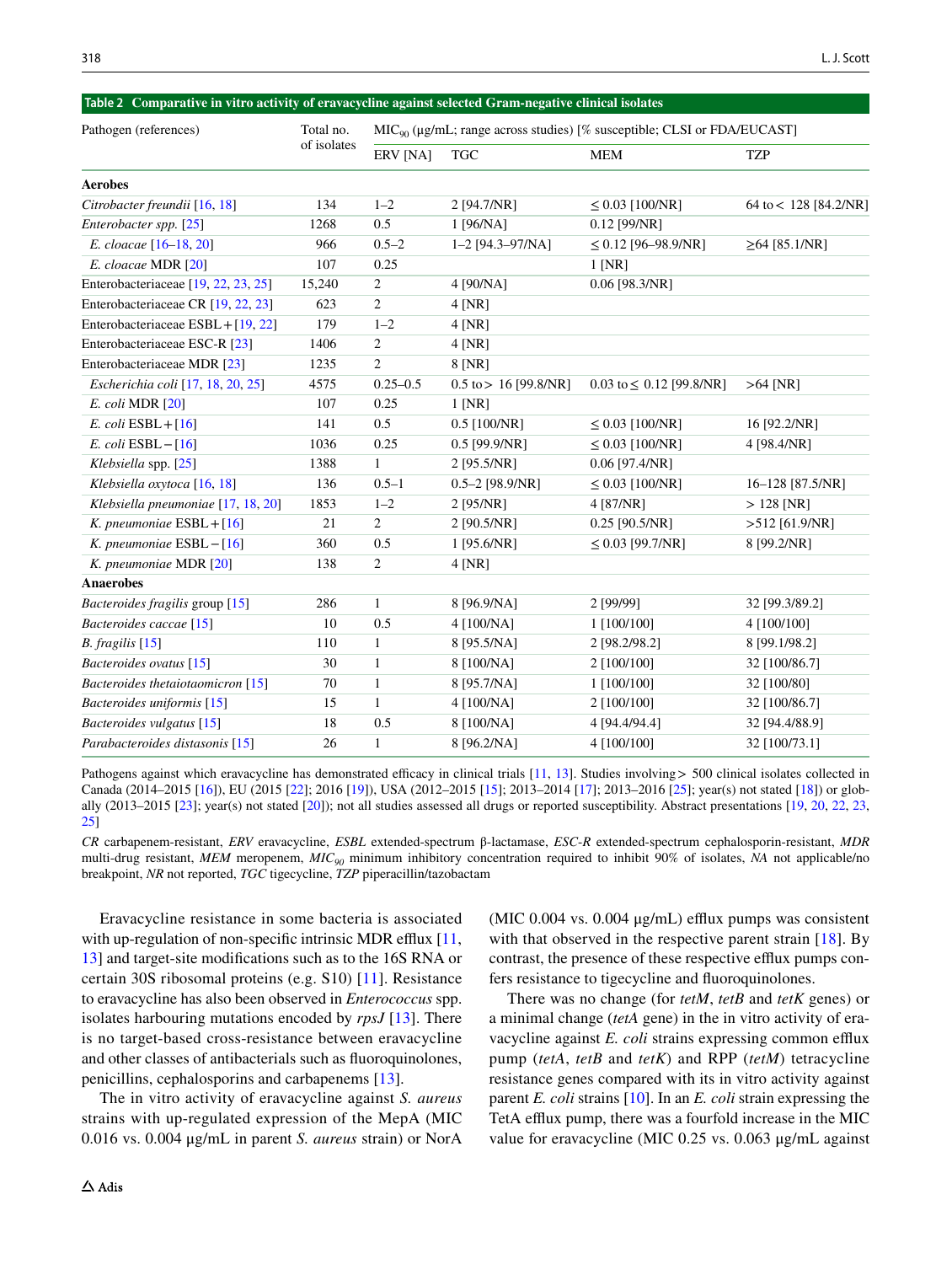the control *E. coli* strain), although this fold increase in MIC was markedly lower than that observed for tigecycline (MIC 1 vs. 0.063 μg/mL; 16-fold increase) or other tetracyclines  $(\geq 16$ -fold increase) [\[10](#page-8-5)].

In vitro studies indicate that eravacycline exhibits potent activity against naturally occurring *mcr*-*1* positive bacterial strains, which confers resistance to polymixin antibacterials such as colistin, and against carbapenem-resistant Enterobacteriaceae clinical isolates engineered to over-express *mcr*-*1* [\[33\]](#page-9-9). Eravacycline also exhibited very good in vitro activity against colistin-resistant *mcr*-*1* positive *E. coli* and *mcr*-*1* positive *K. pneumoniae* [[34\]](#page-9-10).

## **2.4 Pharmacokinetic/Pharmacodynamic Considerations**

The best pharmacokinetic/pharmacodynamic (PK/PD) predictor of eravacycline efficacy is the area under the plasma concentration–time curve (AUC) divided by the MIC [\[11](#page-8-6)]. Based on the fat exposure–response relationship observed in clinical studies, eravacycline exposure achieved with the recommended dosage regimen (Sect. [6\)](#page-6-0) appears to be on the plateau of the exposure/response curve [[11\]](#page-8-6). Supportive evidence for the AUC/MIC ratio as the best predictor of the efficacy of eravacycline comes from murine thigh infection models [\[32](#page-9-8), [35](#page-9-11), [36\]](#page-9-12). For example, in an *E. coli* thigh infection model, the best PK/PD parameter for predicting the efficacy of eravacycline was the 24 h free-drug AUC (*f*AUC)/ MIC (correlation co-efficient 0.80), with mean *fAUC/MIC* values for net stasis and 1  $log_{10}$  of bacterial killing of 27.97 and 32.60 [[35\]](#page-9-11).

#### **2.5 Efects on Cardiac Electrophysiology**

In a thorough QT study in 60 healthy adult volunteers, a single intravenous infusion of eravacycline 1.5 mg/kg (i.e.  $1.5 \times$  the maximum approved recommended dose [[11\]](#page-8-6)) had no clinically relevant efect on the corrected QT (QTc) inter-val or any other ECG parameters [\[37](#page-9-13)].

## **3 Pharmacokinetic Properties of Eravacycline**

Intravenous eravacycline exhibits approximately doseproportional pharmacokinetics across single doses of 0.3–3 mg/kg [[13,](#page-8-8) [38](#page-9-14)]. The mean maximum plasma concentration  $(C_{\text{max}})$  after a single eravacycline 1 mg/ kg infusion was attained in 1 h (i.e. at the end of the infusion) [[13](#page-8-8)]. After single and multiple doses of eravacycline 1 mg/kg every 12 h,  $C_{\text{max}}$  values for eravacycline were 2125 ng/mL (day 1) and 1825 ng/mL (day 10), with respective AUC from time zero to 12 h of 4305 and 6309 ng h/mL [[11,](#page-8-6) [13\]](#page-8-8). In vitro, protein binding of eravacycline to human plasma proteins increases with increasing plasma concentrations, with 79–90% of the drug bound at plasma concentrations of 0.1–10 μg/mL [[11](#page-8-6), [13\]](#page-8-8). The mean volume of distribution at steady state is ≈ 321 L [[11](#page-8-6), [13](#page-8-8)].

Unchanged eravacycline is the major medicinal product-related component in human plasma and urine [[13\]](#page-8-8). Eravacycline is extensively metabolized, primarily by CYP3A4-mediated and flavin-containing monooxygenase-mediated oxidation of the pyrrolidine ring to TP-6208, and by chemical epimerization at C4 to TP-498 [[11](#page-8-6), [13](#page-8-8)]; neither of these metabolites is pharmacologically active [[13](#page-8-8)]. Following infusion of a radiolabeled dose, eravacycline is excreted in the urine ( $\approx 34\%$  [[11,](#page-8-6) [13](#page-8-8)]) and faeces (≈ 47% [\[11,](#page-8-6) [13\]](#page-8-8)); 20 and  $\approx$  17% of a dose is excreted in the urine and faeces as unchanged drug [[11\]](#page-8-6). The mean elimination half-life of eravacycline is 20 h [[11](#page-8-6)].

Age (18–86 years), gender and race had no clinically relevant effects on the pharmacokinetics of eravacycline [[11\]](#page-8-6). There were no clinically relevant effects on the pharmacokinetics of eravacycline in patients with renal impairment compared with healthy volunteers, including those with end-stage renal disease [[11](#page-8-6), [13](#page-8-8), [39](#page-9-15)]. Relative to healthy volunteers, AUC from zero to infinity values for eravacycline were 22.9, 37.9 and 110.3% higher in patients with mild (Child–Pugh class A), moderate (Child–Pugh class B) and severe (Child–Pugh class C) hepatic impairment, respectively [[11](#page-8-6), [13](#page-8-8), [39\]](#page-9-15); consult local prescribing information for the use of eravacycline in patients with hepatic impairment.

Concomitant administration of eravacycline with strong CYP3A4 inducers (e.g. rifampicin, phenobarbital, carbamazepine, phenytoin, St. John's wort) increases the rate and extent of metabolism of eravacycline to a clinically relevant extent; the dose of eravacycline should be increased by  $\approx 50\%$  (i.e. to 1.5 mg/kg) when co-administered with strong CYP3A4 inducers [\[11,](#page-8-6) [13\]](#page-8-8). Based on in vitro studies, eravacycline and its metabolites are not inhibitors or inducers of CYP enzymes or transporter proteins; therefore, interactions with medicinal products that are substrates for these enzymes or transporters are unlikely [[13](#page-8-8)].

#### <span id="page-4-0"></span>**4 Therapeutic Efficacy of Eravacycline**

The efficacy of intravenous eravacycline (vs. carbapenem therapy) for the treatment of adult patients (aged $\geq 18$  years) with cIAI was evaluated in two randomized, double-blind, double-dummy, multinational, noninferiority, phase 3 trials [IGNITE1 (vs. intravenous ertapenem) [\[40\]](#page-9-16) and IGNITE4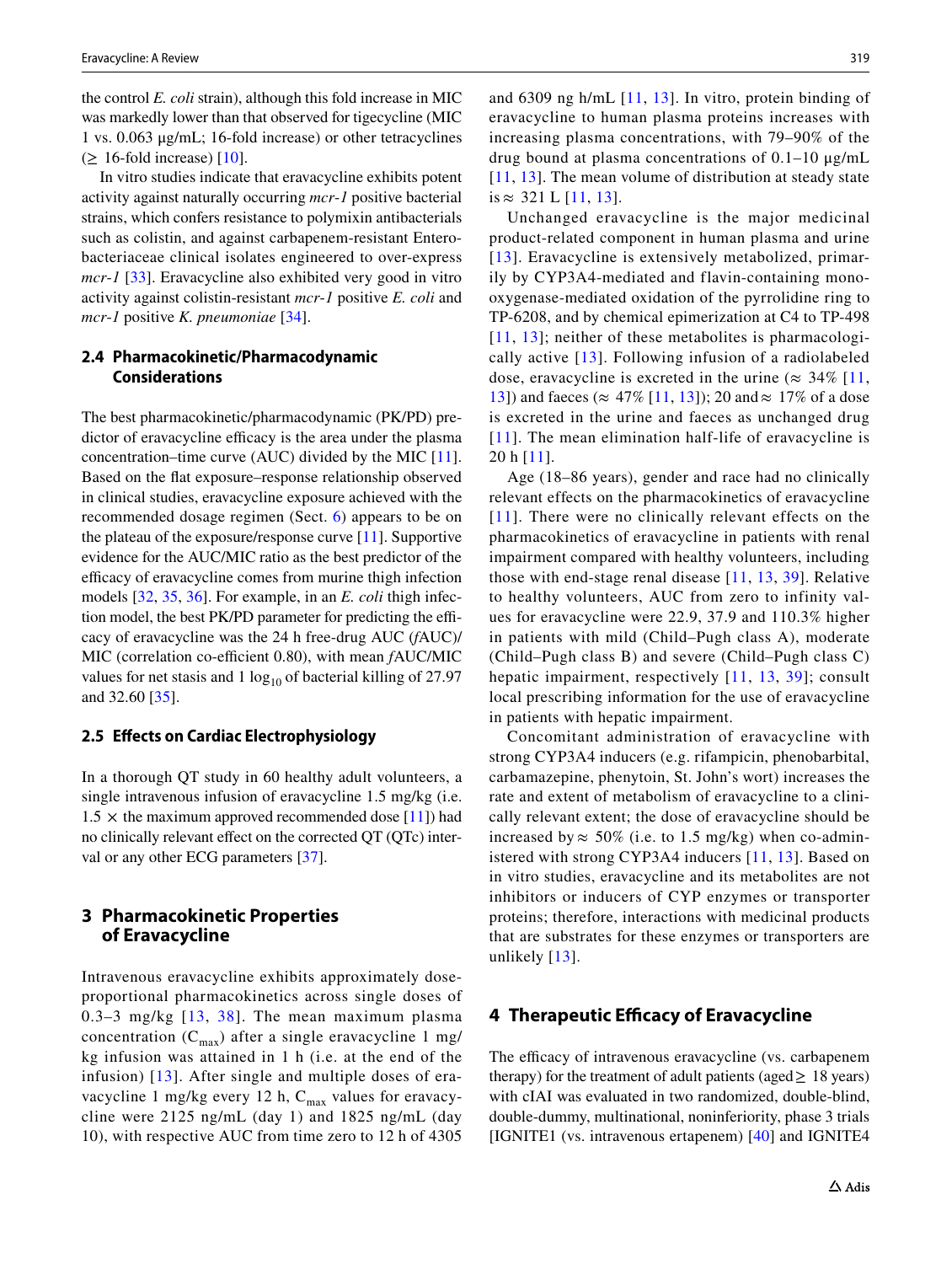(vs. intravenous meropenem) [\[41](#page-9-17)]]. These data are supported by a phase 2 dose-fnding trial [[42\]](#page-9-18), which is not discussed further.

Key eligibility criteria in phase 3 trials included: hospitalized for a cIAI requiring intervention; clinical evidence of a systemic infammatory response; presence of abdominal or flank pain  $(\pm$  rebound tenderness) or pain caused by a cIAI that is referred to another anatomic area; and committed to use of contraception [[40,](#page-9-16) [41](#page-9-17)]. Key exclusion criteria included: pregnancy, a creatinine clearance  $CL_{CR}$ )  $of < 50$  mL/min; presence or possible signs of significant hepatic impairment, immunocompromized condition or known or suspected current CNS disorder that may predispose to seizures or lower the seizure threshold; and antibiotic-related criteria [e.g. use of systemic antibiotic treatment for  $\geq$  24 h prior to current hospitalization, use of any carbapenem or tigecycline for the current infection, required systemic antibiotics other than the study drug at study entry, or known to have a cIAI caused by a pathogen(s) resistant to one of the study drugs]. Study drugs were administered for≤ 14 days, with a minimum of four 24-h treatment cycles [\[40,](#page-9-16) [41\]](#page-9-17).

Within each trial, there were no signifcant diferences between treatment groups in the demographics and clinical characteristics of patients at baseline [[40,](#page-9-16) [41\]](#page-9-17). In the microbiological intent-to-treat (micro-ITT) [[40\]](#page-9-16) or modifed ITT (mITT) [[41\]](#page-9-17) populations,  $\approx 29.5\%$  of patients in IGNITE1 [[40\]](#page-9-16) and  $\approx$  [41](#page-9-17)% in IGNITE4 [41] had a primary disease diagnosis of complicated appendicitis, and≈30% of patients in both trials were aged  $> 65$  years. In IGNITE1 [[40](#page-9-16)] and IGNITE4  $[41]$  $[41]$ , > 90% and 71% of infections were polymicrobial, with 82% and> 90% of patients having Gram-negative facultative or aerobic microorganisms. The mean duration of treatment in both groups in IGNITE1 was 7.6 days

(range  $2-15$  days)  $[40]$  (not reported for IGNITE4  $[41]$ ). The primary endpoint was the clinical response rate (with clinical cure indicative of a favourable clinical response) at the test-of-cure (TOC) visit (i.e. 25–31 days after randomization/frst dose of study drug), assessed in prespecifed US FDA and European Medicines Agency (EMA) populations (see Table [3](#page-5-0) for defnitions and further design details) [[40,](#page-9-16) [41](#page-9-17)].

At the TOC visit, eravacycline was noninferior to ertapenem in IGNITE1 and to meropenem in IGNITE4 in terms of clinical cure rates in FDA and EMA specifed primary populations (Table [3\)](#page-5-0) [[40,](#page-9-16) [41\]](#page-9-17). In the micro-ITT population, clinical failure rates at the TOC visit were similar in both treatment groups within each trial (19/220 eravacycline and 11/226 ertapenem recipients in IGNITE1 [\[40](#page-9-16)]; 7/195 eravacycline and 7/205 meropenem recipients in IGNITE4 [[41\]](#page-9-17)). In IGNITE1, clinical cure rates were high in the eravacycline (67–100%) and ertapenem (70–100%) groups, irrespective of the age group (aged <65, 65–74 or  $\geq$  75 years), surgical intervention required (open, laparoscopic, percutaneous), and the fnal diagnosis and intra-operative fndings (e.g. gastrointestinal/duodenal perforation, appendicitis, cholecystitis) [[40](#page-9-16)]. In a pooled post hoc analysis of the IGNITE1 and IGNITE4 micro-ITT populations, clinical cure rates at the TOC were similar, irrespective of whether or not patients were obese (as determined by body mass index (BMI) categories of< 18.5, 18.5–24.9, 25–29.9, 30–34.9, 35–39.9 and >  $40 \text{ kg/m}^2$ ) [abstract plus poster] [[43\]](#page-9-19).

Microbiological response rates (i.e. eradication or presumptive eradication) per baseline pathogen at the TOC visit in the micro-ITT population were generally similar in eravacycline and carbapenem recipients in IGNITE1 (for pathogens with  $\geq 20$  patients/isolate in the eravacycline group, 83.0–90.5% vs. 81.8–94.1% with ertapenem [[40](#page-9-16)])

<span id="page-5-0"></span>

|                     | Table 3 Efficacy of eravacycline in the pivotal phase 3 trials in patients with complicated intra-abdominal infections |                                                                                                                     |                                      |                                       |  |  |  |  |
|---------------------|------------------------------------------------------------------------------------------------------------------------|---------------------------------------------------------------------------------------------------------------------|--------------------------------------|---------------------------------------|--|--|--|--|
| Study               | Regimen                                                                                                                | Clinical response <sup>a</sup> rates at the TOC visit <sup>b</sup> (% of pts with a clinical cure) [BGD; $95\%$ CI] |                                      |                                       |  |  |  |  |
|                     |                                                                                                                        | Micro-ITT <sup><math>c</math></sup> (no. of pts)                                                                    | $mTTd$ (no. of pts)                  | $CEd$ (no. of pts)                    |  |  |  |  |
| <b>IGNITE1</b> [40] | ERV                                                                                                                    | $86.8(220)$ [-0.80; -7.1 to 5.5] NI                                                                                 | 87.0 (270) $[-1.80; -7.4$ to 3.8] NI | 92.9 (239) $[-1.70; -6.3]$ to 2.8] NI |  |  |  |  |
|                     | ERT                                                                                                                    | 87.6 (226)                                                                                                          | 88.8 (268)                           | 94.5 (238)                            |  |  |  |  |
| IGNITE4 $[41]$      | <b>ERV</b>                                                                                                             | 90.8 (177) $[-0.5; -6.3 \text{ to } 5.3]$ NI                                                                        | 92.4 (231) [0.8; $-4.1$ to 5.8] NI   | 96.9 (218) [0.8; $-2.9$ to 4.5] NI    |  |  |  |  |
|                     | MEM                                                                                                                    | 91.2(187)                                                                                                           | 91.6(228)                            | 96.1 (222)                            |  |  |  |  |

Randomized, double-blind, double-dummy, multinational, NI trials. All investigational drugs administered via an intravenous infusion

*BGD* between-group diference, *CE* clinically evaluable, *cIAI* complicated intra-abdominal infection, *ERV* eravacycline (1 mg/kg q12h), *ERT* ertapenem (1 g q24h), *MEM* meropenem (1 g q8h), *mITT* modifed intent-to-treat, *micro*-*ITT* microbiological ITT, *NI* noninferior vs. carbapenem comparator, *pts* patients, *qxh* every x hours, *TOC* test-of cure (25–31 days after frst dose of study drug)

a Defned as clinical cure (i.e. favourable clinical response), clinical failure, or indeterminate or missing, based on prespecifed clinical outcome

<sup>b</sup>Primary endpoint; analyses in micro-ITT (US FDA specified), mITT (EMA specified) and CE (EMA specified) pts. Clinical cure=complete or signifcant improvement of signs and symptoms, with no further requirement for antibiotic, surgical or radiological intervention

c All randomized pts who have baseline bacterial pathogens that cause cIAI and against≥ 1 of which the investigational drug has in vitro activity  $\mathrm{d}$ mITT = all treated pts; CE = mITT pts who had no major protocol violations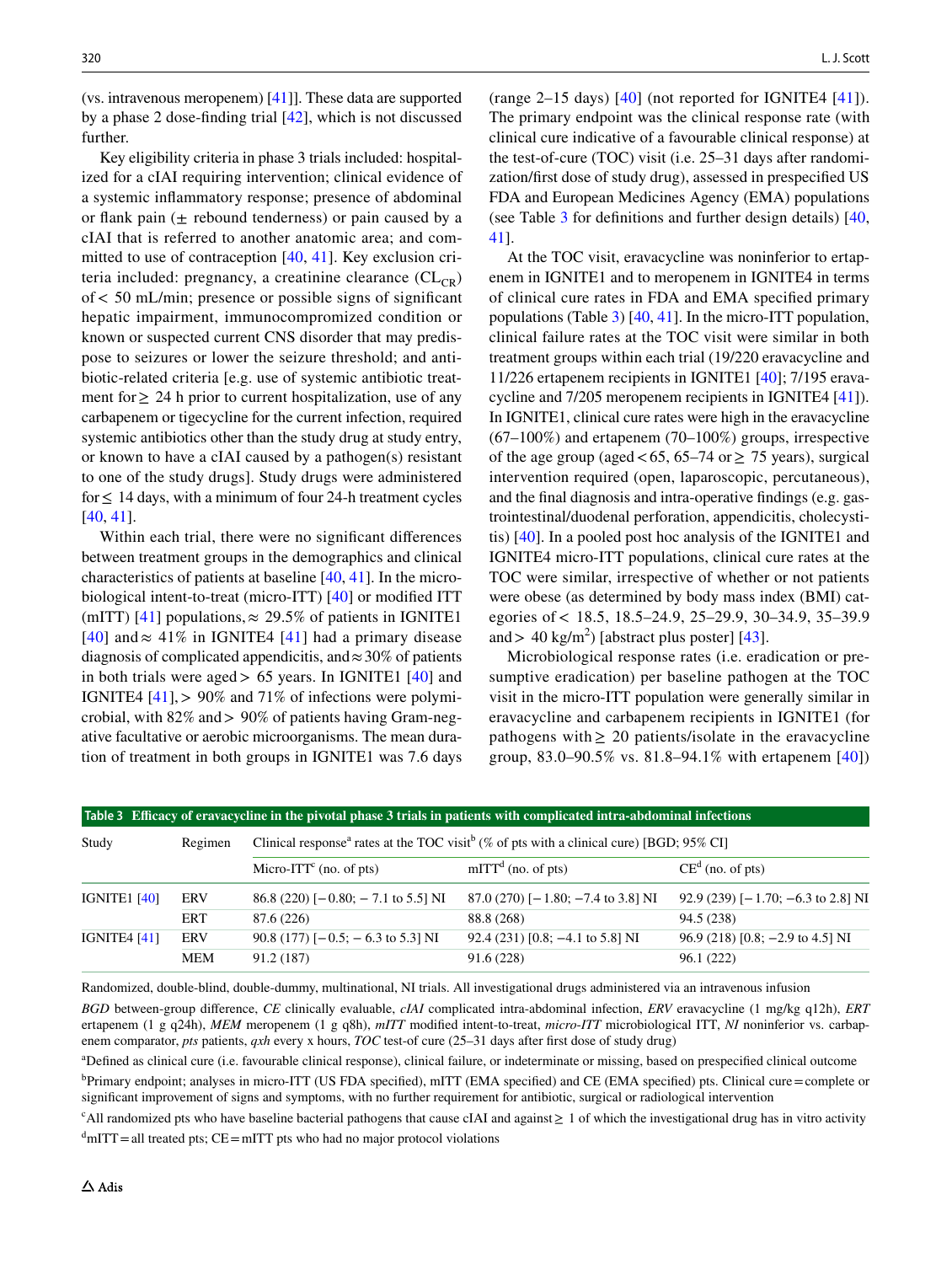and IGNITE4 (79.2–100% in the eravacycline group vs. 85.2–100% with meropenem) [[41](#page-9-17)]. Pathogens with  $\geq 20$ patients/isolate in the eravacycline group included Enterobacteriaceae, *Streptococcu*s spp., *Enterococcus* spp. and *Bacteroides* spp. [\[40,](#page-9-16) [41](#page-9-17)]. In IGNITE1, microbiological response rates per pathogen also remained high in eravacycline recipients against Enterobacteriaceae that were CR (clinical cure rate  $100\%$ ;  $n =$  one patient), extended-spectrum cephalosporin-resistant (90%; *n*= 20), MDR (87.5%;  $n = 16$ ) or ESBL positive (90.5%;  $n = 21$ ), and against *Acinetobacter* spp. that were CR (100%; *n*= 3), extendedspectrum cephalosporin-resistant (100%; *n* = 8), MDR  $(100\%; n = 7)$  or ESBL positive  $(100\%; n = 5)$  [\[40](#page-9-16)]. These high microbiological response rates in eravacycline recipients with drug-resistant pathogens were confrmed in pooled analyses of IGNITE1 and IGNITE4, including against MDR and extended-spectrum cephalosporin-resistant Enterobacteriaceae and *A. baumannii* isolates (poster) [[44\]](#page-9-20). The microbiological response rate/pathogen was defned as the number of patients with a favourable clinical response divided by the number of patients with that pathogen at baseline [\[40](#page-9-16)].

In post hoc analyses, clinical cure rates at the TOC visit in eravacycline recipients were similar in patients with concomitant bacteraemia at baseline (*n*= 18) to those without concomitant bacteraemia (*n*= 202) in IGNITE1 (94.4 and 86.1%) [abstract] [[45\]](#page-9-21). These data were confrmed in pooled analyses of IGNITE1 and IGNITE4, with similar clinical response rates in the eravacycline and carbapenem groups in the overall population (88.7 vs. 89.3%; *n*= 415 and 431) and those with concurrent bacteraemia (87.5 and 77.0%;  $n = 32$ ) and 31) [poster] [\[46](#page-9-22)].

In a post hoc analysis of the IGNITE1 and IGNITE4 micro-ITT population, there were no signifcant diferences in clinical cure rates between eravacycline and carbapenem recipients based on baseline renal function (poster) [[47](#page-9-23)]. Clinical cure rates in these respective treatment groups in patients with moderate to severe renal impairment (i.e.  $CL_{CR}$  15 to < 60 mL/min;  $n = 33$  and 29) were 84.8 and 75.9%, patients with normal to augmented renal function (i.e. CL<sub>CR</sub> ≥ 60 to < 130 mL/min; *n* = 223 and 225) were 87.0 and 91.1%, and patients with augmented renal function (i.e.  $CL_{CR} \ge 130$  mL/min; *n* = 149 and 138) were 91.9 and 92.8%.

#### <span id="page-6-1"></span>**5 Tolerability of Eravacycline**

Intravenous eravacycline had an acceptable tolerability profle in patients with a cIAI participating in phase 2 and 3 trials discussed in Sect. [4](#page-4-0), with most treatment-emergent adverse events of mild to moderate severity [[40](#page-9-16)[–42](#page-9-18)]. Based on a pooled analysis of IGNITE1 and IGNITE4, adverse

reactions occurring in≥ 2% of eravacycline recipients and at a higher incidence than in the comparator group were infusion site reactions (ISRs; 7.7 vs. 1.9%), nausea (6.5 vs. 0.6%), vomiting (3.7 vs. 2.5%) and diarrhoea (2.3 vs. 1.5%) [\[11](#page-8-6)], with these data confrmed in another pooled analysis of phase 2 and 3 trials (abstract plus poster) [[48\]](#page-9-24). ISRs included pain or discomfort, erythema and swelling or infammation, as well as superfcial thrombophlebitis and/or phlebitis [[11,](#page-8-6) [13](#page-8-8), [48](#page-9-24)]. In both the eravacycline (*n*= 520) and carbapenem (*n*= 517) groups, 2% of patients discontinued treatment because of an adverse reaction, with gastrointestinal disorders the most common adverse reactions leading to discontinuation of eravacycline [[11](#page-8-6)]. No patients discontinued treatment with a study drug because of ISRs [[48\]](#page-9-24); ISRs can be mitigated by reducing the eravacycline infusion concentration or the infusion rate [\[13](#page-8-8)].

*Clostridium difcile*-associated diarrhoea (CDAD) has been reported with nearly all antibacterial agents, with symptoms ranging from mild diarrhoea to fatal colitis [[11,](#page-8-6) [13](#page-8-8)]. CDAD must be considered in all patients who present with diarrhoea following antibacterial drug use; if CDAD is suspected or confrmed, ongoing antibacterial drug use not directed at *C. difficile* may need to be discontinued [[11,](#page-8-6) [13](#page-8-8)].

Eravacycline may also be associated with tetracycline class adverse reactions, including photosensitivity, *pseudotumour cerebi* and anti-anabolic actions which have led to increased blood urea nitrogen levels, azotaemia, acidosis, hypophosphataemia, pancreatitis and abnormal liver function tests [\[11,](#page-8-6) [13\]](#page-8-8). Serious and potentially lifethreatening hypersensitivity reactions have been reported with tetracycline antibacterial drugs, including eravacycline; avoid use of eravacycline in patients with known hypersensitivity to tetracyclines. As with other tetracyclines, the use of eravacycline during tooth development (last half of pregnancy, infancy and childhood up to the age of 8) may cause permanent discolouration of teeth and enamel hypoplasia, and it may cause reversible inhibition of bone growth if taken during the second and third trimester of pregnancy, infancy and childhood up to the age of 8 [[11,](#page-8-6) [13\]](#page-8-8).

## <span id="page-6-0"></span>**6 Dosage and Administration of Eravacycline**

Intravenous eravacycline is approved in several countries, including in the EU  $[13]$  $[13]$  $[13]$  and USA  $[11]$  $[11]$  $[11]$ , for the treatment of cIAIs in adult patients  $[13]$  $[13]$  (aged  $\geq 18$  years  $[11]$  $[11]$ ). The recommended dosage of eravacycline is 1 mg/kg administered every 12 h for 4 to 14 days, with the drug administered over  $\approx$  1 h [\[11,](#page-8-6) [13](#page-8-8)]. Local prescribing information should be consulted for detailed information regarding the use of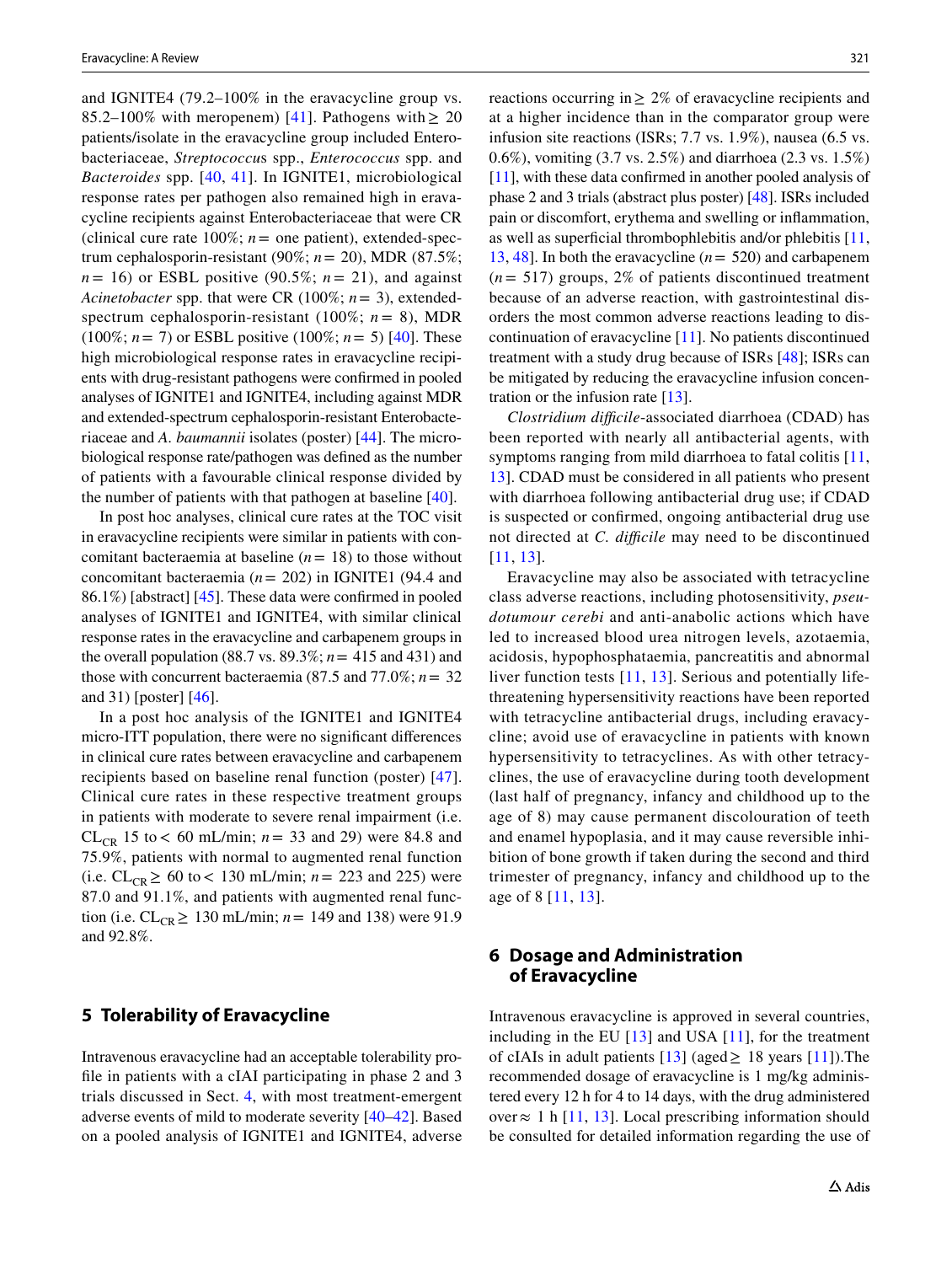eravacycline, including contraindications, warnings, use in special patient populations and potential drug interactions.

## **7 Place of Eravacycline in the Management of Complicated Intra‑Abdominal Infections**

Along with early and efective source control, current US [\[1\]](#page-8-0) and international [\[2](#page-8-1), [7\]](#page-8-3) guidelines for the management of cIAIs recommend early initiation of appropriate empirical antibacterial therapy, with options for antibacterial agents including carbapenems, extended-spectrum cephalosporins, fuoroquinolones and combination drugs such as a β-lactam/ β-lactamase inhibitor (e.g. ceftolozane/tazobactam, piperacillin/tazobactam). The choice of treatment is dependent upon several factors, including regional/local antimicrobial resistance rates for specifc pathogens, the site of infection, patient characteristics (e.g. age, presence of comorbid conditions, drug allergies) and preference, and properties of the drug (e.g. safety profle, potential for drug interactions, costs) [\[1](#page-8-0), [2,](#page-8-1) [7\]](#page-8-3). For the past two decades, carbapenems have been the agents of choice for the treatment of cIAIs caused by MDR pathogens; however, the increasing emergence of CR among Enterobacteriaceae (especially *K. pneumoniae*) and of ESBL-positive Enterobacteriaceae has been a growing concern in this clinical setting [\[2](#page-8-1)]. In addition, β-lactam- and fuoroquinolone-resistant *E. coli* are increasingly associated with cIAIs [\[2](#page-8-1)]. In US guidelines [[1](#page-8-0)], tigecycline is not recommended as empirical therapy for cIAIs under most circumstances; its use may be considered in adult patients with resistant pathogens, particularly as a component of combination therapy, when other antibacterials are not suitable. In international guidelines [\[2](#page-8-1), [7](#page-8-3)], tigecycline is considered a viable or important treatment option for cIAIs, especially in patients with MDR pathogens, with caution advised for its use in patients with suspected bacteraemia (refecting poor plasma concentrations of tigecycline). The high failure rates observed with tigecycline monotherapy in clinical trials imply that it should be used as a component of combination therapy  $[2, 7]$  $[2, 7]$  $[2, 7]$ . Intravenous eravacycline is approved in several countries for the treatment of cIAIs in adult patients (Sect. [6](#page-6-0)), with this approval too recent for the drug to be have been considered for inclusion in current guidelines.

Eravacycline, a novel fully synthetic fuorocycline, consists of the tetracyclic core scafold with unique modifcations in the tetracyclic *D* ring; consequently, it exhibits potent in vitro activity against Gram-positive and -negative bacterial strains expressing certain common tetracycline-specifc acquired resistance mechanisms (Sect. [2](#page-1-0)). In vitro, eravacycline exhibits potent activity against a broad spectrum of common clinically relevant Gram-positive and -negative aerobic and anaerobic bacteria, including Enterobacteriaceae expressing ESBL and bacteria expressing certain tetracycline-, carbapenem-, extended-spectrum cephalosporin-, methicillin- and vancomycin-specifc acquired resistance mechanisms (Sect. [2.1](#page-1-1)).

In the pivotal IGNITE1 and IGNITE4 phase 3 trials in adults with cIAIs, eravacycline (infusion  $\approx 1$  h) was noninferior to intravenous ertapenem or meropenem in terms of clinical response rates at the TOC visit in prespecifed populations (Sect. [4](#page-4-0)). At the TOC visit, microbiological response rates per baseline pathogen were generally similar in the eravacycline and carbapenem groups in both trials, with these rates remaining high in eravacycline recipients against Enterobacteriaceae that were CR, extended-spectrum cephalosporin-resistant, MDR or ESBL and against *Acinetobacter* spp. that were CR, extended-spectrum cephalosporin-resistant, MDR or ESBL positive. In prespecifed analyses, clinical cure rates were high in the eravacycline and ertapenem groups, irrespective of the age group, surgical intervention required, and the fnal diagnosis and intra-operative fndings. Clinical cure rates were also high and similar with both eravacycline and carbapenem treatment regardless of the degree of renal impairment at baseline, the presence or absence of bacteraemia at baseline and the patient's BMI at baseline, based on pooled post hoc analyses of IGNITE1 and IGNITE4 (Sect. [4\)](#page-4-0).

Eravacycline had an acceptable tolerability profle, with relatively few patients discontinuing treatment because of adverse reactions in clinical trials (Sect. [5](#page-6-1)). The most common adverse reactions were ISRs, nausea, vomiting and diarrhoea, most of which were of mild to moderate severity (Sect. [5](#page-6-1)). Albeit head-to head data are lacking, eravacycline appears to have a better tolerability profle than tigecycline, with tetracycline class efects common to both agents. Based on evidence from phase 3 and 4 trials, tigecycline carries a warning of the risk of an increase in all-cause mortality relative to comparators; the cause of which has not been established [\[49](#page-9-25)]. This increase in all-cause mortality seen with tigecycline therapy should be considered when selecting among treatment options. Other adverse events of interest reported with tigecycline include the occurrence of hepatic dysfunction and liver failure, and pancreatitis (including fatal cases) [\[49](#page-9-25)].

In conclusion, ongoing clinical experience with eravacycline in the treatment of adult patients with cIAIs will help to defne its relative role with respect to other antibacterials in this clinical setting. Given its broad spectrum of activity against common clinically relevant pathogens (including those expressing certain tetracycline- and other antibacterialspecifc acquired resistance mechanisms) and its more potent in vitro activity and better tolerability profle than tigecycline, eravacycline provides a novel emerging option for the treatment of adult patients with cIAIs, especially as empirical therapy when coverage of resistant pathogens is required.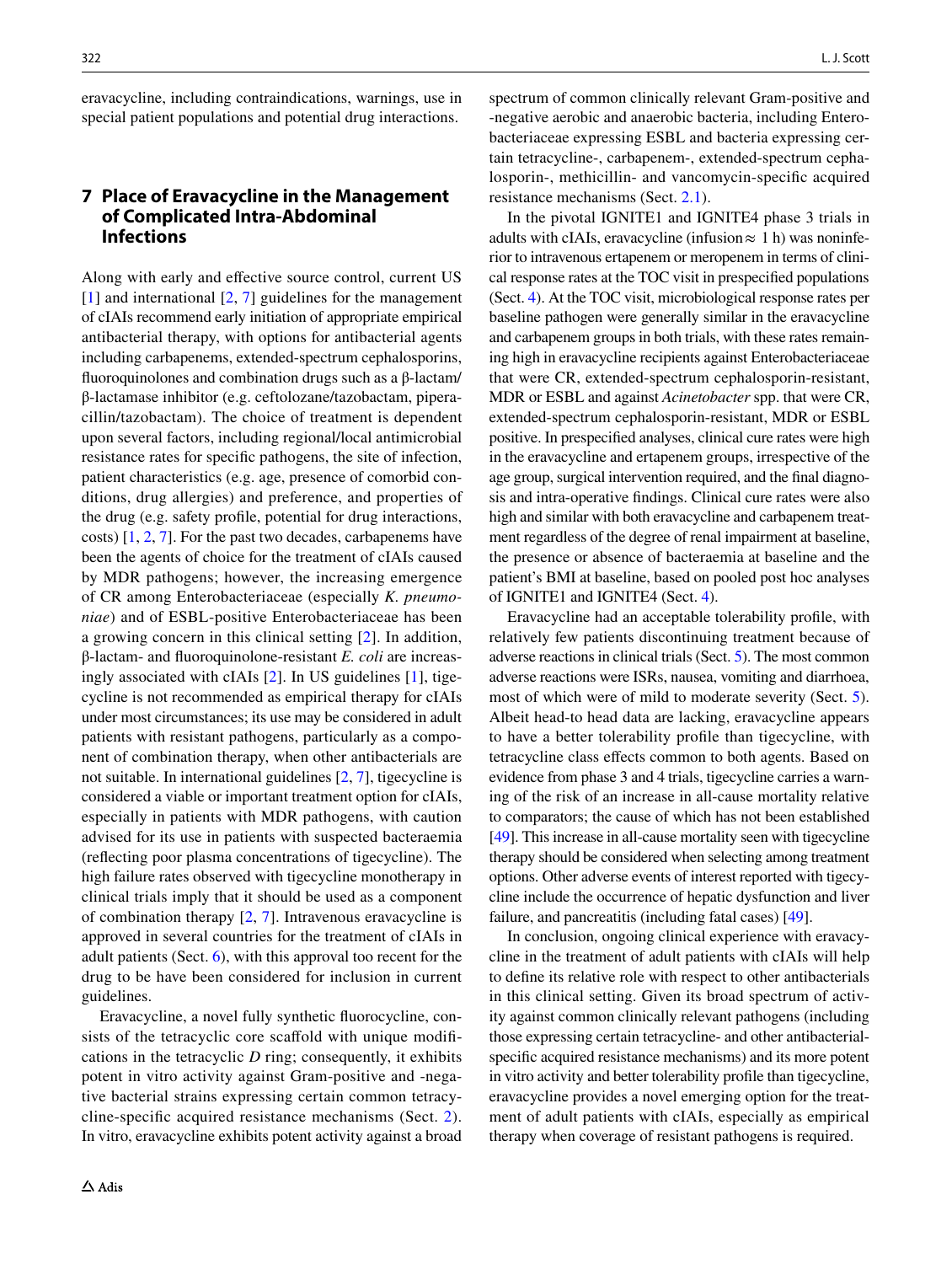# **Data Selection Eravacycline: 206 records identifed**

| Duplicates removed                                                                                                                                                                                                                                          | 55 |
|-------------------------------------------------------------------------------------------------------------------------------------------------------------------------------------------------------------------------------------------------------------|----|
| Excluded during initial screening (e.g. press releases;<br>news reports; not relevant drug/indication; preclinical<br>study; reviews; case reports; not randomized trial)                                                                                   | 60 |
| Excluded during writing (e.g. reviews; duplicate data;<br>small patient number; nonrandomized/phase I/II trials)                                                                                                                                            | 42 |
| Cited efficacy/tolerability articles                                                                                                                                                                                                                        | 9  |
| Cited articles not efficacy/tolerability                                                                                                                                                                                                                    | 40 |
| Search Strategy: EMBASE, MEDLINE and PubMed from 1946<br>to present. Clinical trial registries/databases and websites were<br>also searched for relevant data. Key words were eravacycline,<br>Xerava, TP434. Records were limited to those in English lan- |    |

**Acknowledgments** During the peer review process, the manufacturer of eravacycline was also ofered an opportunity to review this article. Changes resulting from comments received were made on the basis of scientifc and editorial merit.

## **Compliance with Ethical Standards**

guage. Searches last updated 7 February 2019.

**Funding** The preparation of this review was not supported by any external funding.

**Conflicts of interest** Lesley Scott is a salaried employee of Adis/ Springer, is responsible for the article content and declares no relevant conficts of interest.

**Open Access** This article is distributed under the terms of the Creative Commons Attribution-NonCommercial 4.0 International License (<http://creativecommons.org/licenses/by-nc/4.0/>), which permits any noncommercial use, duplication, adaptation, distribution and reproduction in any medium or format, as long as you give appropriate credit to the original author(s) and the source, provide a link to the Creative Commons license and indicate if changes were made.

## **References**

- <span id="page-8-0"></span>1. Mazuski JE, Tessier JM, May AK, et al. The Surgical Infection Society revised guidelines on the management of intra-abdombinal infection. Surg Infect. 2017;18(1):1–76.
- <span id="page-8-1"></span>2. Sartelli M, Chichom-Mefre A, Labricciosa FM, et al. The management of intra-abdominal infections from a global perspective: 2017 WSES guidelines for management of intra-abdominal infections. World J Emerg Surg. 2017;12:29.
- <span id="page-8-2"></span>3. Ventola CL. The antibiotic resistance crisis. Part 2: management strategies and new agents. Pharm Therap. 2015;40(5):344–52.
- 4. Wright H, Bonomo RA, Paterson DL. New agents for the treatment of infections with Gram-negative bacteria: restoring the miracle or false dawn? Clin Microbiol Infect. 2017;23(10):704–12.
- 5. Prestinaci F, Pezzotti P, Pantosti A. Antimicrobial resistance: a global multifaceted phenomenon. Pathogens Glob Health. 2015;109(7):309–18.
- 6. Karaiskos I, Giamarellou H. Multidrug-resistant and extensively drug-resistant Gram-negative pathogens: current and

emerging therapeutic approaches. Expert Opin Pharmacother. 2014;15(10):1351–70.

- <span id="page-8-3"></span>7. Sartelli M, Weber DG, Ruppé E, et al. Antimicrobials: a global alliance for optimizing their rational use in intra-abdominal infections (AGORA). World J Emerg Surg. 2016;11:33.
- <span id="page-8-4"></span>8. Xiao X-Y, Hunt DK, Zhou J, et al. Fluorocyclines. 1. 7-fuoro-9-pyrrolidinoacetamido-6-demethyl-6-deoxytetracycline: a potent, broad spectrum antibacterial agent. J Med Chem. 2012;55(2):597–605.
- 9. Clark RB, Hunt DK, He M, et al. Fluorocyclines. 2. Optimization of the C-9 side chain for antibacterial activity and oral efficacy. J Med Chem. 2012;55(2):606–22.
- <span id="page-8-5"></span>10. Grossman TH, Starosta AL, Fyfe C, et al. Target- and resistancebased mechanistic studies with TP-434, a novel fuorocycline antibiotic. Antimicrob Agents Chemother. 2012;56(5):2559–64.
- <span id="page-8-6"></span>11. Tetraphase Pharmaceuticals Inc. Xerava (Eravacycline): US prescribing information. 2018.<http://www.fda.gov>. Accessed 21 Oct 2018.
- <span id="page-8-7"></span>12. Zhanel GG, Cheung D, Adam H, et al. Review of eravacycline, a novel fluorocycline antibacterial agent. Drugs. 2016;76(5):567–88.
- <span id="page-8-8"></span>13. European Medicines Agency. Xerava (Eravacycline): summary of product characteristics. 2018. <http://www.ema.europa.eu/>. Accessed 1 Nov 2018.
- <span id="page-8-9"></span>14. Nguyen F, Starosta AL, Arenz S, et al. Tetracycline antibiotics and resistance mechanisms. Biol Chem. 2014;395(5):559–75.
- <span id="page-8-10"></span>15. Snydman DR, McDermott LA, Jacobus NV, et al. Evaluation of the in vitro activity of eravacycline against a broad spectrum of recent clinical anaerobic isolates. Antimicrob Agents Chemother. 2018;62(5):e02206–17.
- <span id="page-8-13"></span>16. Zhanel GG, Baxter MR, Adam HJ, et al. In vitro activity of eravacycline against 2213 Gram-negative and 2424 Gram-positive bacterial pathogens isolated in Canadian hospital laboratories: CANWARD surveillance study 2014-2015. Diagn Microbiol Infect Dis. 2018;91(1):55–62.
- <span id="page-8-18"></span>17. Abdallah M, Olafsoye O, Cortes C, et al. Activity of eravacycline against *Enterobacteriaceae* and *Acinetobacter baumannii*, including multidrug-resistant isolates, from New York City. Antimicrob Agents Chemother. 2015;59(3):1802–5.
- <span id="page-8-11"></span>18. Sutclife JA, O'Brien W, Fyfe C, et al. Antibacterial activity of eravacycline (TP-434), a novel fuorocycline, against hospital and community pathogens. Antimicrob Agents Chemother. 2013;57(11):5548–58.
- <span id="page-8-17"></span>19. Olesky M, Morrissey I, Hawser S, et al. In vitro activity of eravacycline and comparators against resistant Gram-negative isolates collected in 2016 from patients in Europe. [abstract no. P0099]. In: 28th ECCMID. 2018.
- <span id="page-8-12"></span>20. Lawrence K, Olesky M, Fyfe C, et al. Global surveillance of in vitro activity of eravacycline and comparators against *Enteroacteriaceae*, *Stenotrophomonas maltophilia*, *Staphylococcus aureus* and *Enterococcus* spp. collected during 2016. [abstract no. P0101]. In: 28th ECCMID. 2018.
- <span id="page-8-14"></span>21. Morrissey I, Bassetti M, Magnet S, et al. In vitro activity of eravacycline and comparators against *Staphylococcus aureus* and *Enterococci*, including methicillin-resistant and vancomycin-resistant subgroups, collected from European hospitals in 2015. [abstract no. P1358]. In: 27th ECCMID. 2017.
- <span id="page-8-15"></span>22. Morrissey I, Bassetti M, Magnet S, et al. In vitro activity of eravacycline and comparators against *Acinetobacter baumannii, Stenotrophomonas maltophilia* and *Enterobacteriaceae*, including carbapenemresistant and ESBL phenotype subgroups, collected from European hospitals in 2015. [abstract no. P1260]. In: 27th ECCMID. 2017.
- <span id="page-8-16"></span>23. Olesky M, Bassetti M, Corey R, et al. In vitro global surveillance of eravacycline and comparators against *Enterobacteriaceae, Acinetobacter baumannii, Stenotrophomonas maltophilia*, including multidrug-resistant (MDR) isolates, over a three-year period